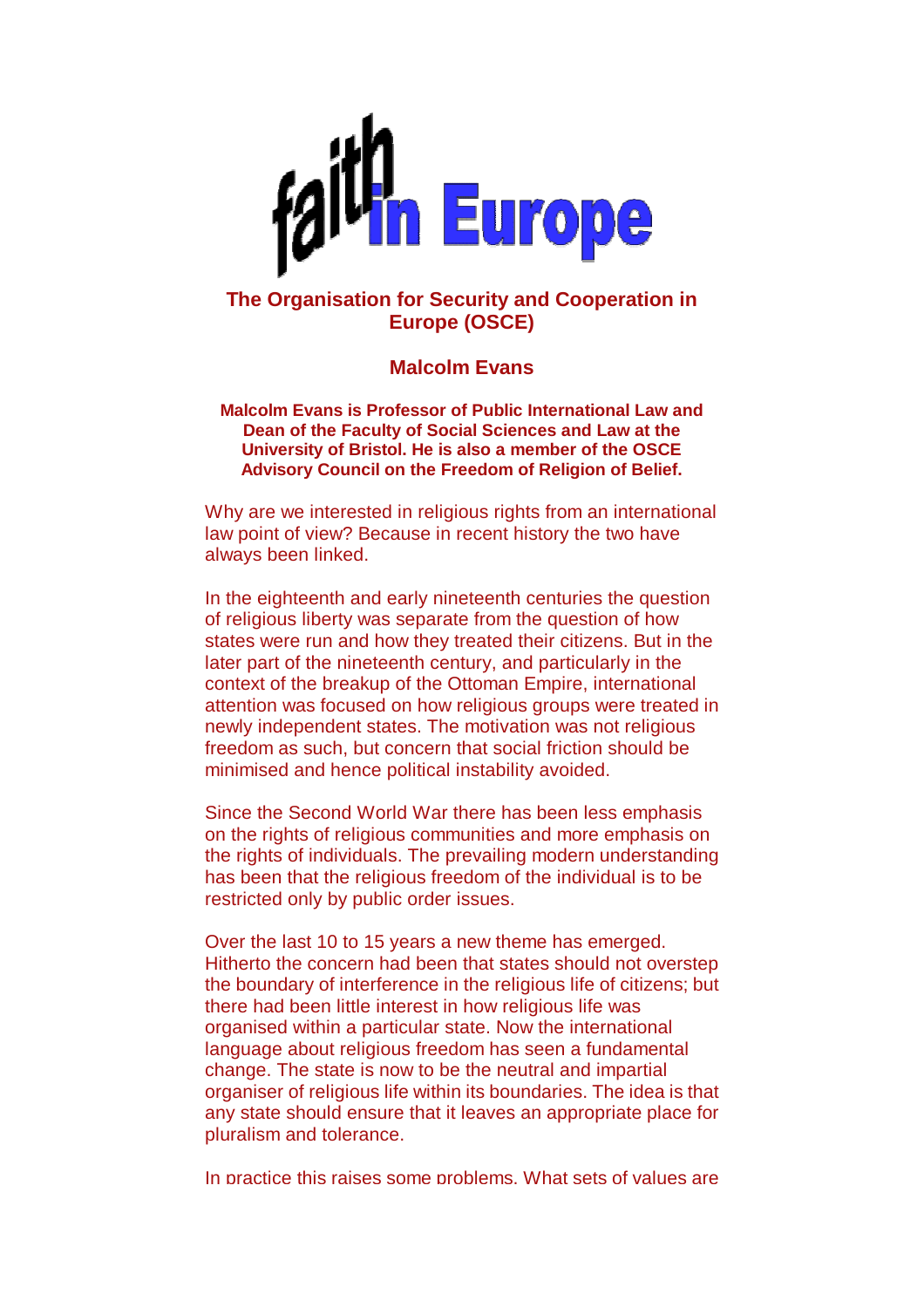underpinning this enterprise? Some states, for example France and Turkey, declare that their values are those of 'secularism'. In Turkey groups advocating sharia law are repressed on the grounds that their aims are incompatible with the secularist aims of the state. This relatively recent change in understanding of the role of the state as that of impartial policeman of the public space tends to squeeze the outward demonstration of religious adherence out of the public sphere and into the private sphere.

One positive result of this situation is that religious groups of all kinds will tend to cooperate in pressing for recognition by the state. However, a less welcome result is that a particular state might favour one particular religion. Recent legislation on religion is increasingly tending to confirm a link between a state and the dominant faith within it.

What can and should international organisations do about this?

The Organization on Security and Co-operation in Europe (OSCE) started involving itself in religious freedom issues only in the mid-1990s. Under the auspices of the OSCE's Office for Democratic Institutions and Human Rights (ODIHR) a Panel of Experts was set up in 1996, and there was a major intergovernmental conference on the subject in the Hague in 1999. Two or three years ago it was decided to restructure the panel of experts. Now each member state can nominate one such expert, and there is also a permanent Advisory Council of 15 individuals (of whom I am one).

The panel has produced a set of guidelines on legislation on religion which has been officially accepted by the OSCE. The OSCE has initiated a process of 'benchmarking' - setting out practical guidelines on what religious legislation should contain - and it reviews proposed legislation and makes alterations and suggestions. Religious communities thus have the opportunity to bring their concerns to an international body. The OSCE has also taken the initiative in a number of cases where individuals or specific groups have had their rights violated. Conferences for consulation and dialogue are regularly organised under the auspices of ODIHR.

One general point: the international human rights community never ceases to be shocked by the attitudes which reveal themselves within religious confessions. The history of the protection of specifically religious rights has been more problematic than the that of the protection of human rights of other kinds. Religion tends to be seen as, and indeed to be, part of the problem rather than part of the solution: freedom